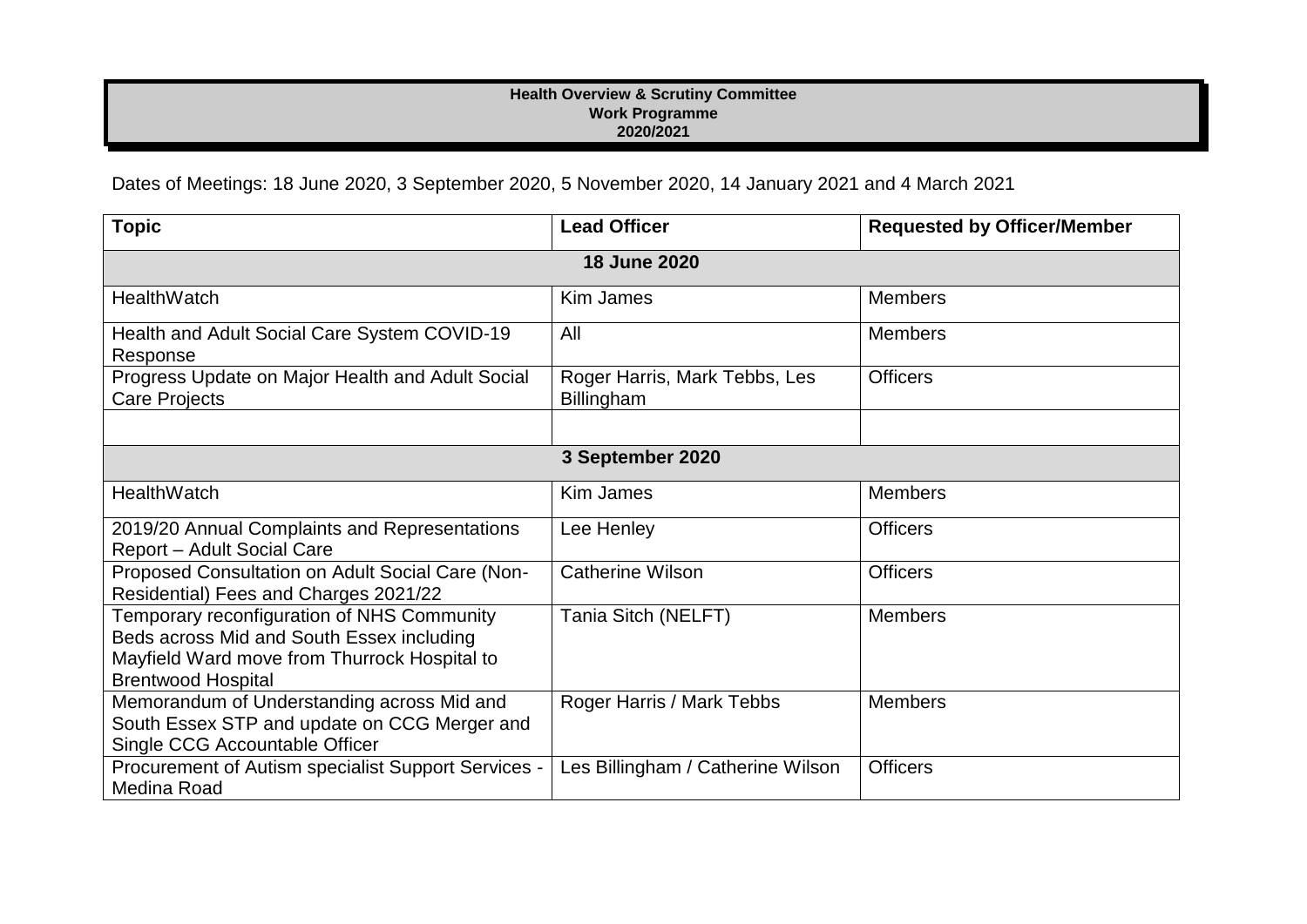| 5 November 2020                                                                 |                              |                 |  |
|---------------------------------------------------------------------------------|------------------------------|-----------------|--|
| HealthWatch                                                                     | <b>Kim James</b>             | <b>Members</b>  |  |
| Update on Orsett Hospital / IMCs                                                | <b>Roger Harris</b>          | <b>Members</b>  |  |
| Verbal Update Targeted Lung Health Checks                                       | <b>Mark Tebbs</b>            | <b>Members</b>  |  |
| Mental Health - Presentation from Providers                                     | Providers                    | <b>Members</b>  |  |
|                                                                                 |                              |                 |  |
| <b>14 January 2021</b>                                                          |                              |                 |  |
| HealthWatch                                                                     | <b>Kim James</b>             | <b>Members</b>  |  |
| Adult Social Care - Fees & Charges Pricing<br><b>Strategy 2021/22</b>           | Roger Harris                 | <b>Officers</b> |  |
| Update on the Whole Systems Obesity Strategy<br>Delivery and Outcomes Framework | Helen Forster / Faith Stow   | <b>Members</b>  |  |
| Personality Disorders and Complex Needs Report                                  | Mark Tebbs / Andy Brogan     | <b>Members</b>  |  |
| Worklessness and Health Joint Strategic Needs<br>Assessment                     | Helen Horrocks / Sue Bradish | <b>Officers</b> |  |
| <b>4 March 2021</b>                                                             |                              |                 |  |
| HealthWatch                                                                     | <b>Kim James</b>             | <b>Members</b>  |  |
| Update on Orsett Hospital / IMCs                                                | Roger Harris                 | <b>Members</b>  |  |
|                                                                                 |                              |                 |  |
|                                                                                 |                              |                 |  |
|                                                                                 |                              |                 |  |

Clerk: Jenny Shade